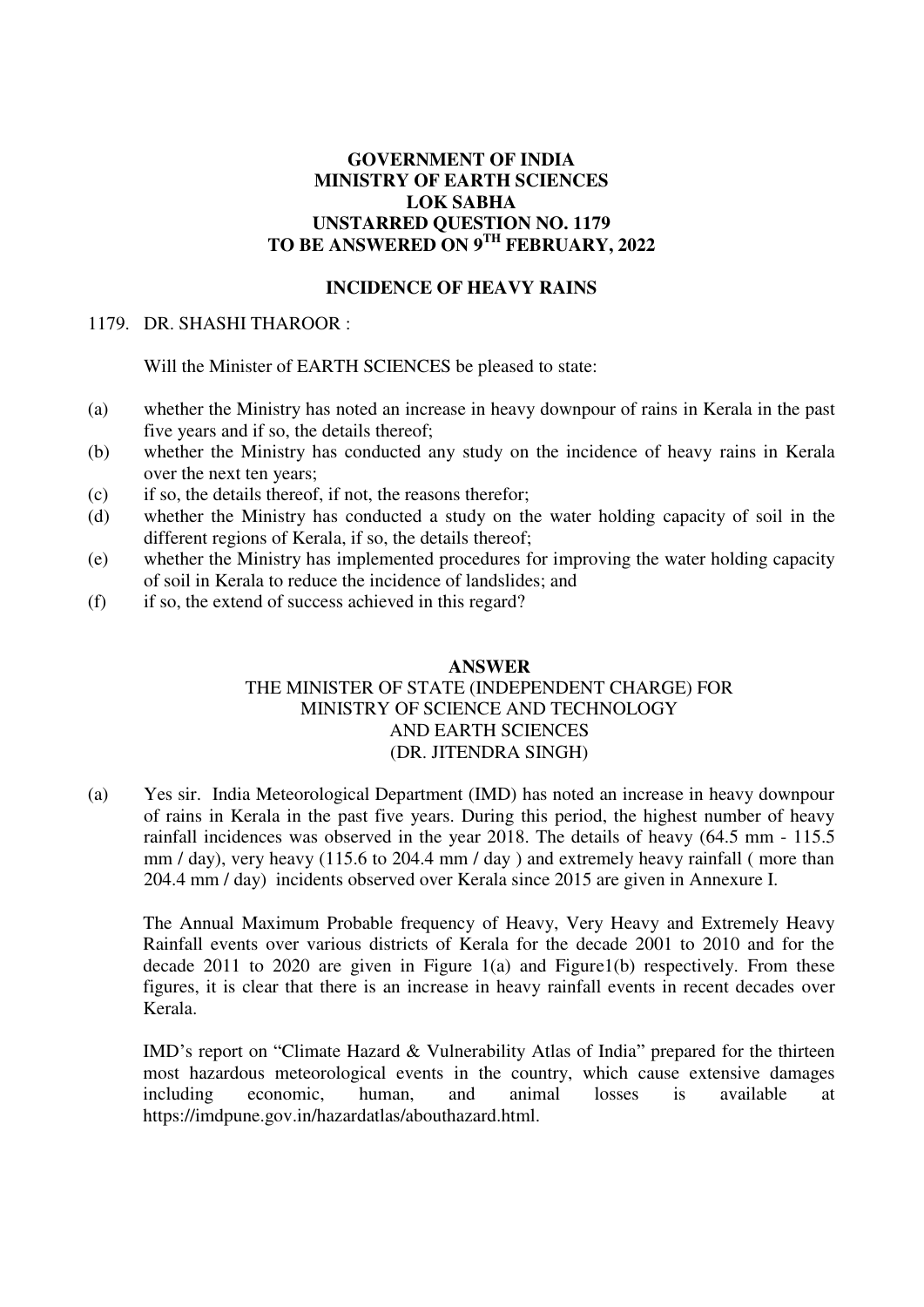- (b)-(c) As per the recently published MoES report "An Assessment of Climate Change over the Indian Region", global as well as regional models project an increase in seasonal mean rainfall over India. Frequency of extreme precipitation events may increase all over India, and more prominently so over the central and southern parts, in near future, as a response to enhanced warming.
- (d) Ministry of Earth Sciences (MoES) did not conduct a study on the water holding capacity of soils of Kerala. However, Government of Kerala had published various information on Kerala soils and is available at <http://www.keralasoils.gov.in/index.php/2016-04-27-09-26-39/soils-of-kerala#red-soils>
- (e) MoES did not recommend procedures for improving the water holding capacity of soil in Kerala. The Kerala landslides mainly fall under the type "debris flow", which occurs due to intense rainfall causing loose soil, boulders and rock pieces to slide along steep slopes. Therefore, the safe and quick passage of surface water through drainage channels without any blockage is preferred rather than increasing the water holding capacity of soil strata of the slopes. The enhanced water retention in slopes increases the weight of overburden, which promotes occurrence of landslides.
- (f) Does not arise.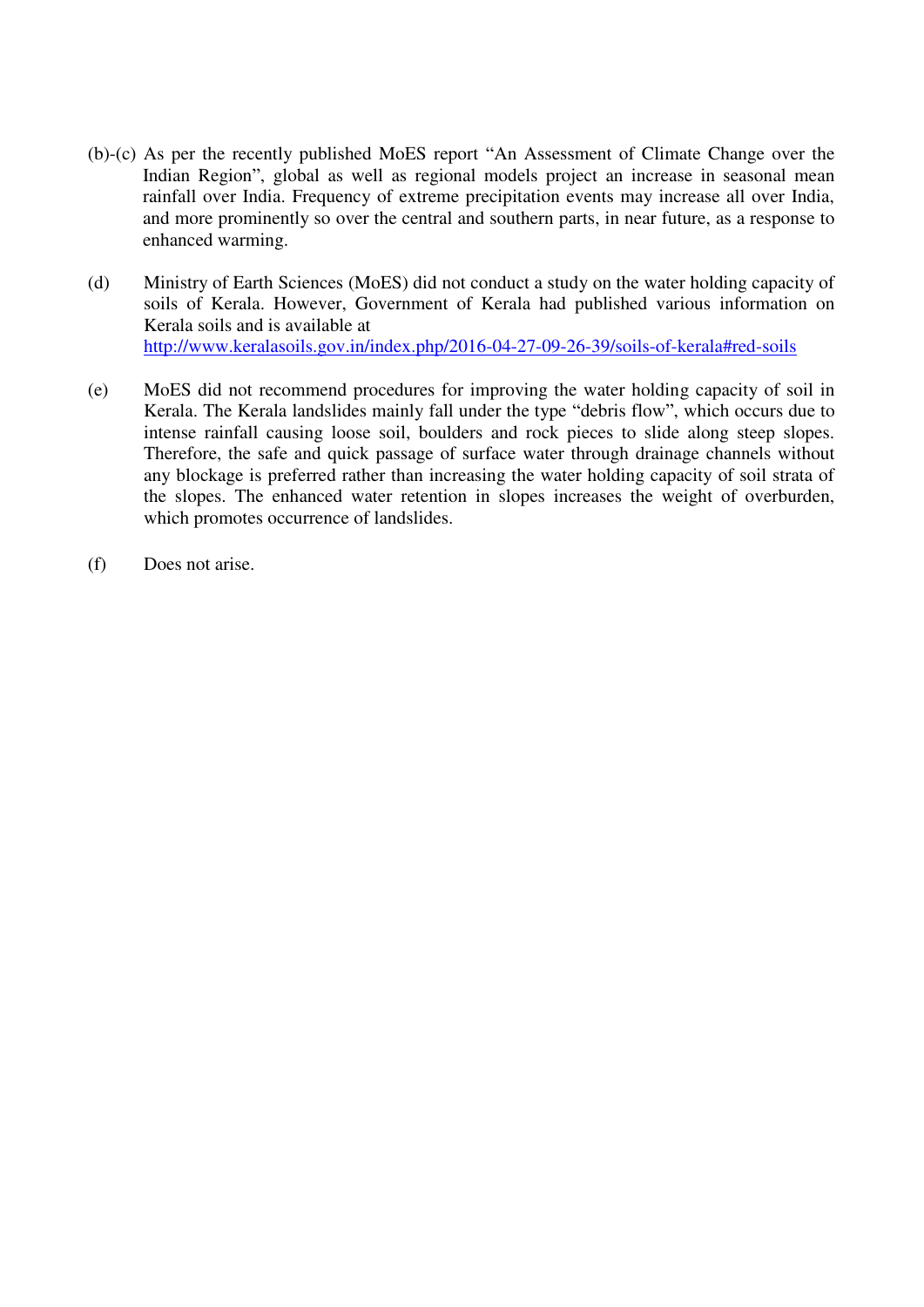**Table 1. The details of heavy, very heavy and extremely heavy rainfall incidents observed over Kerala since 2015.** 

| Heavy Rainfall Events (64.5 mm - 115.5 mm / day) |              |     |     |     |     |            |     |                         |            |     |             |     |        |
|--------------------------------------------------|--------------|-----|-----|-----|-----|------------|-----|-------------------------|------------|-----|-------------|-----|--------|
| vear                                             | Jan          | Feb | Mar | Apr | May | .Jun       | Jul | Aug                     | <b>Sep</b> | Oct | <b>Nov</b>  | Dec | Annual |
| 2015                                             |              |     | 5   | 29  | 23  | <b>116</b> | 61  | 9                       | 35         | 44  | 30          | 8   | 360    |
| 2016                                             |              | 5   | 2   |     | 34  | 108        | 44  | $\overline{\mathbf{4}}$ |            | 22  | $\mathbf b$ |     | 225    |
| 2017                                             |              |     | 6   |     | 27  | 114        | 21  | 48                      | 98         | 16  | <b>20</b>   | 9   | 360    |
| 2018                                             |              |     | 3   | 5   | 35  | 147        | 198 | 144                     | 8          | 53  | 13          |     | 607    |
| 2019                                             |              |     |     | 3   | 3   | 40         | 123 | 184                     | 57         | 101 | 14          | 3   | 528    |
| 2020                                             | $\mathbf{2}$ |     |     | 9   | 27  | 71         | 75  | 132                     | 124        | 32  | 10          |     | 484    |
| 2021                                             | 11           |     | 2   | 8   | 130 | 52         | 107 | 50                      | 35         | 112 | 62          | 4   | 574    |

| Very Heavy (115.6 to 204.4 mm / day) |                  |     |     |     |              |     |                |     |                |                  |            |                  |        |
|--------------------------------------|------------------|-----|-----|-----|--------------|-----|----------------|-----|----------------|------------------|------------|------------------|--------|
| vear                                 | .Jan             | Feb | Mar | Apr | May          | Jun | Jul            | Aug | <b>Sep</b>     | Oct              | <b>Nov</b> | <b>Dec</b>       | Annual |
| 2015                                 |                  |     |     | 7   | 3            | 19  | 6              |     | 2              | $\boldsymbol{2}$ | 4          |                  | 43     |
| 2016                                 |                  |     |     |     | 7            | 16  |                |     |                |                  |            |                  | 23     |
| 2017                                 |                  |     |     |     | 2            | 8   | $\overline{2}$ | 3   | 14             | 4                | 2          | $\boldsymbol{2}$ | 38     |
| 2018                                 |                  |     |     |     | 7            | 35  | 34             | 74  |                | 7                | 4          |                  | 163    |
| 2019                                 |                  |     |     |     |              | 6   | 22             | 71  | $\overline{2}$ | 15               |            |                  | 117    |
| 2020                                 |                  |     |     | 3   | $\mathbf{3}$ | 16  | 20             | 40  | 26             | 1<br>л           |            |                  | 110    |
| 2021                                 | $\boldsymbol{2}$ |     |     |     | 51           | 5   | 9              | 4   | 4              | 24               | 14         |                  | 115    |

| <b>Extremely Heavy Rainfall Events (&gt;204.4 mm / day)</b> |     |     |            |     |            |     |     |     |            |     |            |     |        |
|-------------------------------------------------------------|-----|-----|------------|-----|------------|-----|-----|-----|------------|-----|------------|-----|--------|
| year                                                        | Jan | Feb | <b>Mar</b> | Apr | <b>May</b> | Jun | Jul | Aug | <b>Sep</b> | Oct | <b>Nov</b> | Dec | Annual |
| 2015                                                        |     |     |            |     |            |     |     |     |            |     |            |     |        |
| 2016                                                        |     |     |            |     |            |     |     |     |            |     |            |     |        |
| 2017                                                        |     |     |            |     |            |     |     |     |            |     |            |     |        |
| 2018                                                        |     |     |            |     |            | N   |     | 25  |            |     |            |     | 32     |
| 2019                                                        |     |     |            |     |            |     |     | 29  |            |     |            |     | 33     |
| 2020                                                        |     |     |            |     |            |     |     | J   |            |     |            |     |        |
| 2021                                                        |     |     |            |     |            |     |     |     |            |     |            |     |        |